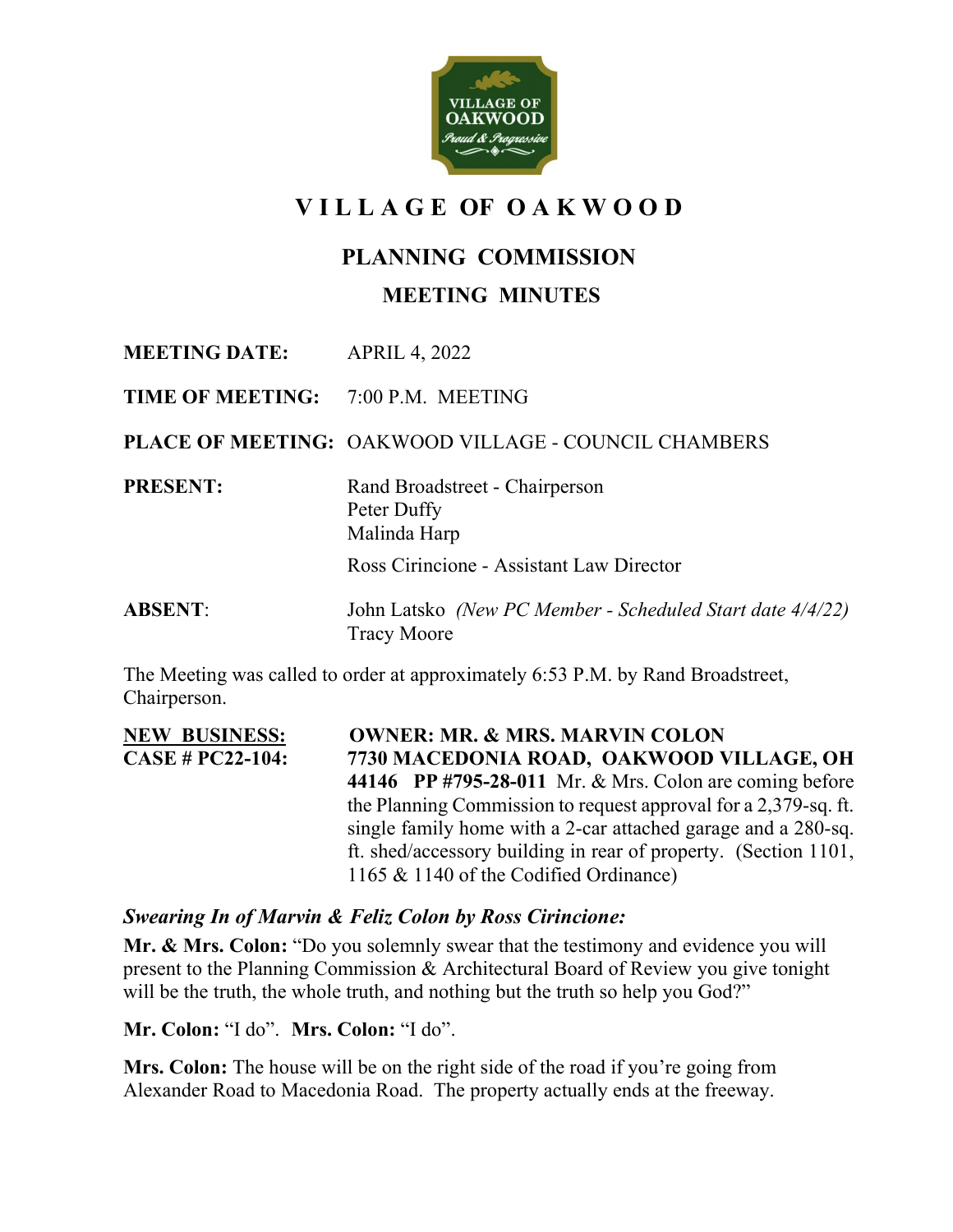**Mr. Colon:** It will be about 230-feet all the way back from the house and the accessory building. I think it will be on the east side of the road.

**Mr. Broadstreet:** I think you are on the west side of the road if I-480 is in your back yard. How many houses up from the overpass are you?

**Mr. Colon:** Only one.

**Mr. Broadstreet:** Okay, so you're next to the farmhouse?

**Mr. Colon:** Actually, there's the farm house and then there's another house in between. So, it would be the third one after that.

**Mr. Broadstreet:** Okay, I've got it. Do you have any questions?

**Mrs. Colon:** No, we don't have any questions.

**Ms. Harp:** We just need a copy of your [documentation]. If you have any problems with that, you're not required to go from zone to zone for any variances.

**Mrs. Colon:** Also, the builder of the property is K Hovnanian.

**MOTION TO APPROVE CASE # PC22-104:** was made by **Peter Duffy,** seconded by **Malinda Harp** and upon roll call the **MOTION PASSED** unanimously.

**CASE # PC22-105: OWNER: KAY & JOE FOUCHE 7475 NORTHAM DRIVE, OAKWOOD VILLAGE, OH 44146 PP #795-07-///** Mr. Joe Fouche and Mr. Ibrahim Hakki, Architect are coming before the Board to request approval for a 6,676-sq. ft. single family home with attached 2,800-sq. ft. pool house and attached 9,876-sq. ft. garages. (Section 1101, 1165 & 1140 of the Codified Ordinance)

*Swearing In of Joe Fouche by Ross Cirincione:* "Do you solemnly swear that the testimony and evidence you will present to the Planning Commission & Architectural Board of Review you give tonight will be the truth, the whole truth, and nothing but the truth so help you God?" **Mr. Fouche:** "I do".

*Swearing In of Ibrahim Hakki, Architect by Ross Cirincione:* "Do you solemnly swear that the testimony and evidence you will present to the Planning Commission & Architectural Board of Review you give tonight will be the truth, the whole truth, and nothing but the truth so help you God?" **Mr. Hakki:** "I do".

**Mr. Duffy:** Well, this is quite a "monster". Is this a long-time dream? Did you see the Village Engineer's letter dated April 4, 2022 that require variances for this case?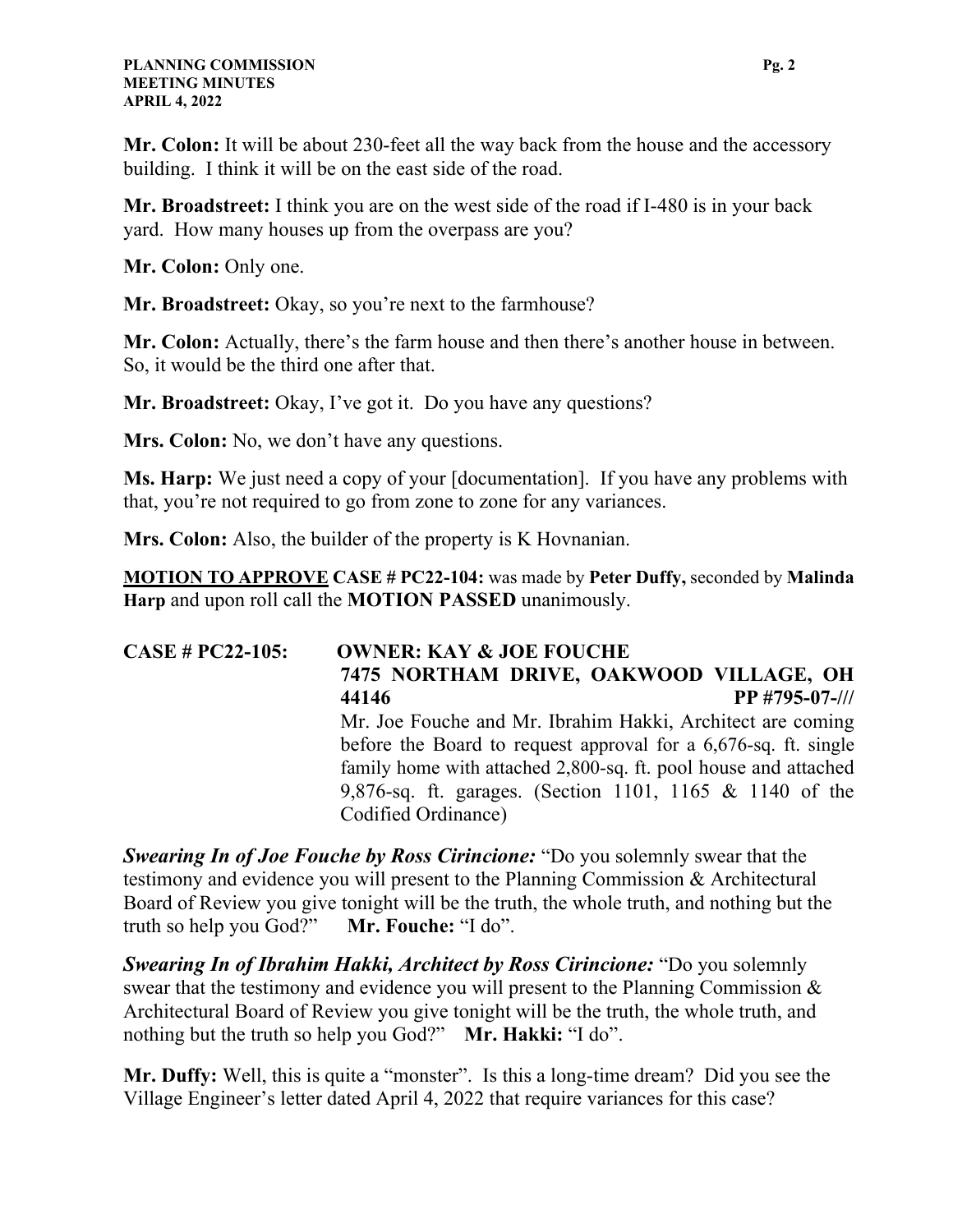**Mr. Fouche:** Yes, I saw the letter.

**Mr. Duffy:** Do you have any questions or problems regarding the letter.

**Mr. Fouche:** No, we don't have any problems with it.

**Mr. Duffy:** I understand you are all set up to go before the Zoning Board of Appeals on April 13<sup>th</sup> because you've already applied and are following through with the process?

**Mr. Fouche:** Yes sir.

**Mr. Duffy:** I don't have any questions other than this [project] is overwhelming. How long is it going to take to build this?

**Mr. Fouche:** We're hoping it will be completed within a 6-month range.

**Mr. Cirincione:** You might recall this involved a bunch of their permanent parcel numbers that were consolidated; eight to be exact.

**Ms. Harp:** I'm not familiar with your street, but how many houses are on the street? Just your house? You take up the whole street!

**Mr. Fouche:** You know where Wendy's is right there by Sam's Club, right? Directly across the street from Wendy's is Rock Lane and Blackburn Road. When you dead in on Blackburn Road, that is where the property is. You have to go about 100-feet off the corner side to get to the house. There are houses along Blackburn, but there are no houses about a couple of hundred feet to where we're building. There is nothing immediately on the right or left side as far as parking is concerned. There is a gully and a couple of open parcels.

**Ms. Harp:** There is going to be one parcel that is going to belong to the Village that would be similar to an easement?

**Mr. Fouche:** Yes. *(Referring to the plans)* If you look right here, the Village is giving us the easement along Northam Drive. If you go back there, you will see that the other parcels are almost unbuildable.

**Mr. Duffy:** Do you have cars you are planning to use in these garages?

**Mr. Fouche:** Yes. I have a motor home that we will park in one of the garages. The Mayor had stated that he would prefer to see the motor home parked inside the garage.

**MOTION TO APPROVE CASE # PC22-105: CONTINGENT UPON REQUIRED VARIANCES TO BE OBTAINED BY APPLICANT AS SPECIFIED BY THE APRIL 4, 2022 LETTER OF EDWARD HREN, VILLAGE ENGINEER TO THE PLANNING COMMISSION** was made by **Peter Duffy,** seconded by **Malinda Harp** and upon roll call the **MOTION PASSED** unanimously.